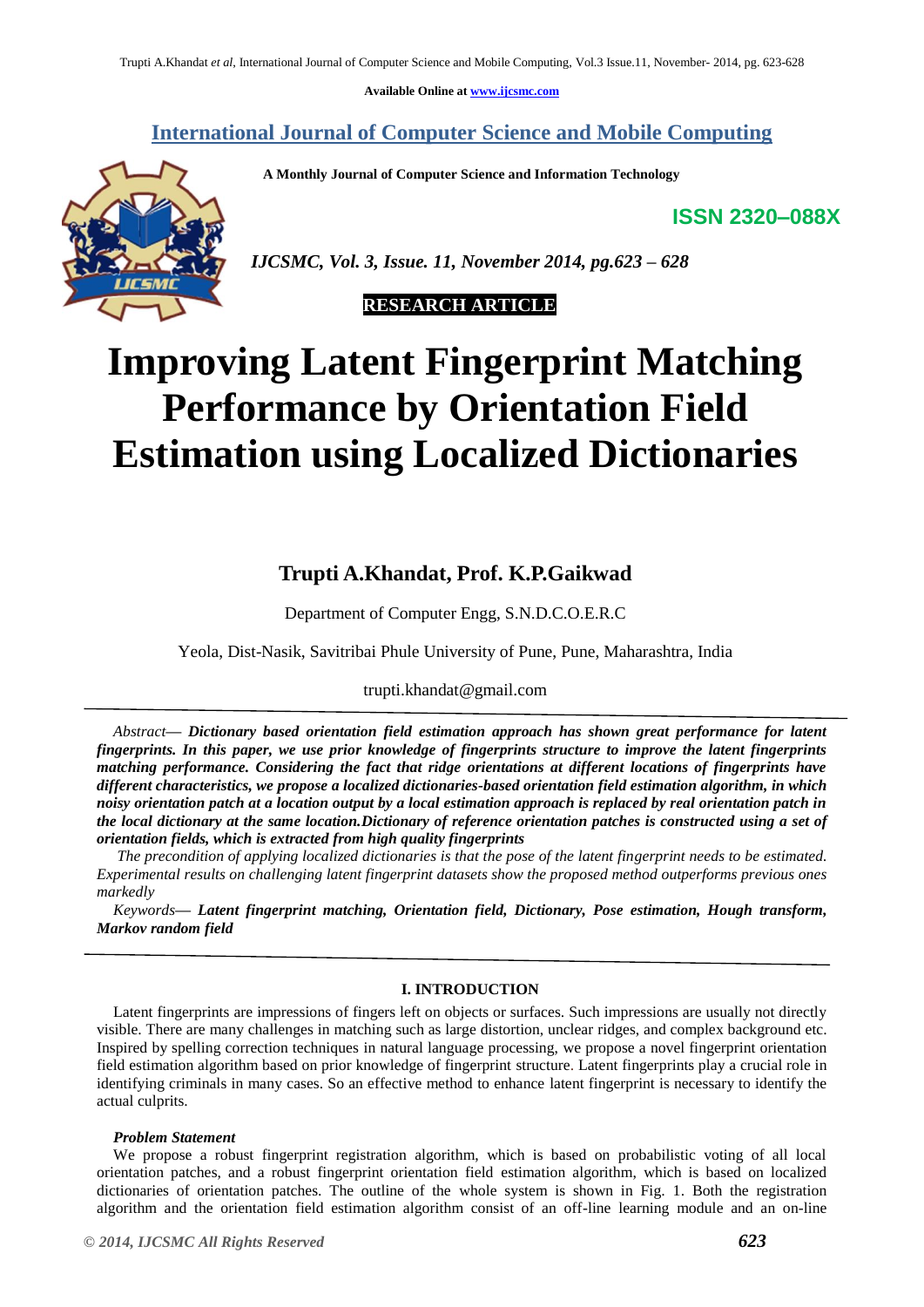estimation module. In the offline learning stage, the spatial distributions of a set of prototype fingerprint orientation patches and a set of localized dictionaries of orientation patches are learnt based on a set of registered training orientation fields. Given an input fingerprint, the online estimation stage consists of the following steps:

1) An initial orientation field is estimated using local Fourier analysis.

2) The pose of the fingerprint is estimated using a probabilistic voting algorithm which is based on the spatial distributions of prototype orientation patches.

3) Candidate orientation patches are found for each patch in the registered initial orientation field by looking up the localized dictionaries.

4) The final orientation field is determined based on context information.

# *Motivation of the Proposed Approach*

The proposed approach belongs to the family of dictionary based regularization. The difference from the approach in [1] is that, instead of a single dictionary, a set of localized dictionaries are used here. The use of localized dictionaries is motivated by the fact that ridge orientations in different regions of fingerprints have different characteristics. While ridge orientations in the central region of fingerprints are very diverse depending on fingerprint pattern types, ridge orientations in the peripheral region lack variety. In addition, the orientation patches in four different peripheral regions are different from each other. Such characteristics of fingerprint orientation fields have its physiological cause according to fingerprint formation theory. Thus, instead of using a single dictionary of orientation patches for the whole fingerprint as [1], we can construct a separate dictionary of orientation patches for each location. Each dictionary contains only orientation patches which are likely to appear at the corresponding location. By using localized dictionaries to correct noisy orientation fields, we hope that both the non-word errors and the real word errors can be reduced.

# **II. LITERATURE SURVEY**

# *A. Orientation Field Estimation*

Most fingerprint orientation field estimation approaches consist of two steps: local estimation, followed by regularization (or smoothing). In literature survey, we provide a brief review of representative approaches of each step and describe the motivation of our approach.

# *Local Estimation*

Gradient-based, slit-based and local Fourier analysis are the three most widely used local estimation approaches. Gradient-based approaches compute pixel wise gradients and estimate local ridge orientation based on the gradients of local neighborhood. Slit-based approaches analyze the intensity variances along a set of orientations and choose the best orientation according to some measures. Local Fourier analysis approaches compute the Fourier transform of local fingerprint image and estimate dominant ridge orientation by analyzing the magnitude spectrum.

#### *Regularization Based on Local Smoothness*

Several orientation field regularization approaches are based on this local smoothness assumption. Low-pass filtering based method is the most commonly used smoothing method. A problem with this approach is that it is difficult to choose a proper size of the filtering window. To resolve the problem, multi-resolution orientation fields are used in several approaches. However, such approaches cannot handle the cases where the initial orientation field is significantly different from the true orientation field. Other commonly used smoothing methods are based on Markov random field (MRF) models and variation approaches. These approaches cannot deal with very poor quality fingerprints either, since they are also based on the simple local smoothness assumption.

#### *Regularization Based on Surface Fitting*

Some researchers view orientation field regularization as a surface fitting problem and use general functions, such as, polynomials and Fourier series, to represent fingerprint orientation fields. To address the special discontinuity pattern of singular region, several specific models are proposed, such as the zero-pole model, point-charge model, phase portrait model and quadratic differentials. However, these models are quite general in the sense that they can represent arbitrary orientation fields. Without any constraint on the valid range of parameters, these approaches will generate invalid fingerprint orientation fields in the case of severe noise.

# *Regularization Based on Dictionary Lookup*

Orientation field regularization using a dictionary of real orientation patches is proposed. This method uses an orientation patch dictionary constructed from a set of real fingerprint orientation fields to represent the prior knowledge of fingerprints. Noisy orientation patches outputted by a local estimation approach are replaced by the closest orientation patches in the dictionary. Experimental results on the NIST SD27 latent fingerprint database showed that this approach performs much better than two regularization approaches which are based on smoothing and global surface fitting, respectively.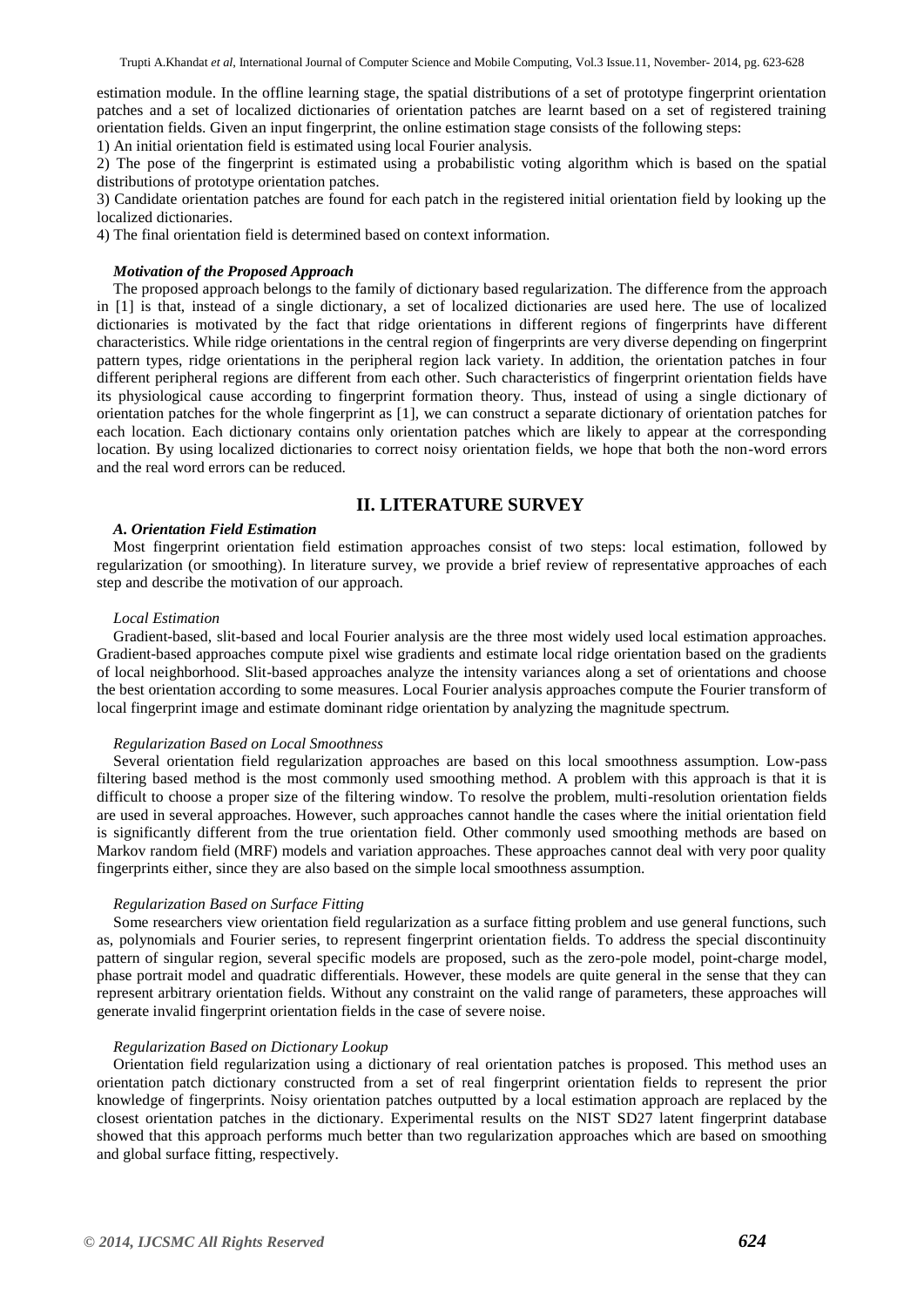Trupti A.Khandat *et al*, International Journal of Computer Science and Mobile Computing, Vol.3 Issue.11, November- 2014, pg. 623-628

#### *B. Fingerprint Pose Estimation*

In this subsection, we first review several approaches which are related to pose estimation and then describe the motivation of the proposed approach.

#### *Region Mask Based Approach*

Pose estimation is relatively simple in the case of rolled fingerprints and slap fingerprints. When a rolled fingerprint is complete and has good quality, the barycenter of the foreground region can be used as the fingerprint center and the direction of the left and right boundaries can be used as the fingerprint direction. For slap fingerprints, a similar approach can be used. However, this type of approach cannot deal with fingerprints which are of poor quality, incomplete, or have irregular shape.

#### *Distinctive Point Based Approach*

The requirement of fingerprint indexing is that different impressions of the same finger can be aligned well, while the requirement of statistical modelling is that all fingerprints can be aligned well. Thus, popular fingerprint registration approaches based on some distinctive point (northernmost loop singularity, maximum curvature point or point whose neighbouring orientation field meets some properties) do not meet our requirement. In addition, distinctive point detection approaches cannot properly work when the distinctive region is very noisy or not available, which is very common in latent fingerprints.

# *Focal Point Based Approach*

The location of focal point is defined as the crossing point of straight lines normal to ridges. Since these lines usually do not cross at a single point, the average position or barycentre is used. Since multiple curvature centres might be detected, a separate evaluation step is used to choose the optimal one. Similar to the distinctive point based approach, focal point based approach cannot perform properly when the corresponding area is not available or very noisy.

#### *Motivation of the Proposed Approach*

To incorporate the above idea into an algorithm, we can learn the relative distributions of various orientation patches with respect to finger centre in off-line training stage. Given a novel orientation field, we can make prediction based on each orientation patch, accumulate all the predictions and finally detect the peak as the most possible pose.

Such an approach is a type of Hough transform. Hough transform is a general method which has been successfully used to solve a number of computer vision problems, including line detection, arbitrary shape detection , instance detection , object detection , and action recognition . Different from those algorithms, the object here is fingerprint and the voting elements are orientation patches.

#### **III. PROPOSED SYSTEM**

Our algorithm reconstructs the orientation fields of component prints by modelling fingerprint orientation fields and then correcting it using dictionary based approach. In order to facilitate this, we utilize the orientation cues of component fingerprints, which are manually marked by fingerprint examiners. This additional mark-up is acceptable in forensics, where the first priority is to improve the latent matching accuracy. The proposed orientation field estimation algorithm consists of an offline dictionary construction stage and an online orientation field estimation stage. In the offline stage, a set of good quality fingerprints of various pattern types (arch, loop, and whorl) is manually selected and their orientation fields are used to construct a dictionary of orientation patches. In the online stage, given a fingerprint image, its orientation field is automatically estimated using model based and dictionary based approach, the proposed orientation field estimation algorithm consists of an offline dictionary construction stage and an on-line orientation field estimation stage. In the off-line stage, a set of good quality fingerprints of various pattern types (arch, loop, and whorl) are manually selected and their orientation fields are used to construct a dictionary of orientation patches. In the on-line stage, given a fingerprint image, its orientation field is automatically estimated using the following steps:

1) Initial estimation: The initial orientation field is obtained using a local orientation estimation method, such as local Fourier analysis.

2) Dictionary lookup: The initial orientation field is divided into overlapping patches. For each initial orientation patch, its six nearest neighbours in the dictionary are viewed as candidates for replacing the noisy initial orientation patch.

3) context-based correction: The optimal combination of candidate orientation patches is found by considering the compatibility between neighbouring orientation patches.

In the following subsections, we first describe the off-line dictionary construction and then present the three steps in the on-line orientation field estimation algorithm.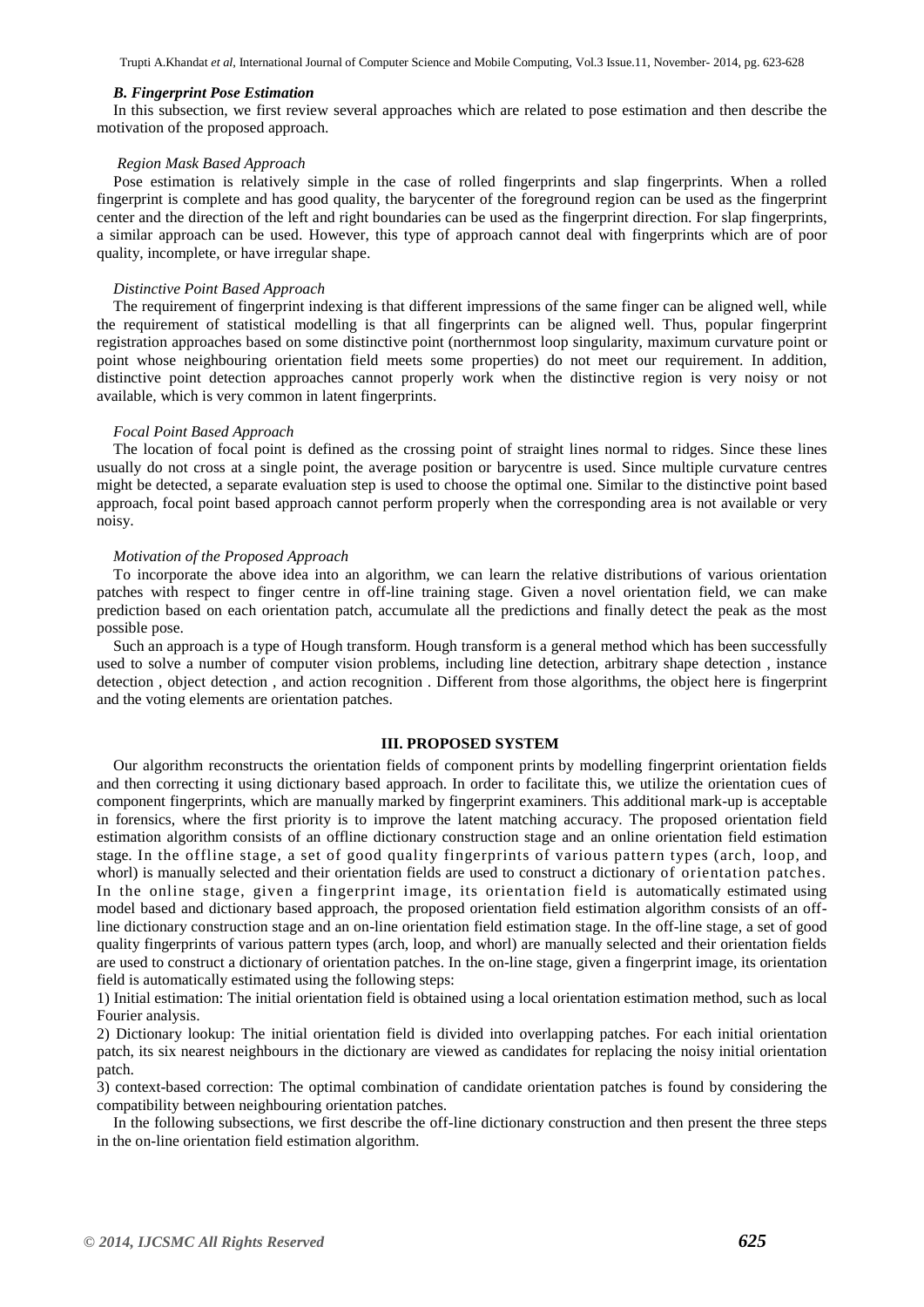

Fig 1Block diagram of system architecture

# **IV. SYSTEM DESIGN**

## *A. Dictionary Construction*

The dictionary consists of a number of orientation patches of the same size. An orientation patch consists of *b* x *b ori*entation elements and an orientation element refers to the dominant orientation in a block of size *16* x *16* pixels. Construct a dictionary of orientation patches from a set of high-quality fingerprints (referred to as reference fingerprints). The orientation fields of these fingerprints are estimated using a state-of-the-art algorithm. The direction of the latent fingerprint is unknown; each orientation patch is rotated by 21different angle to generate additional orientation patches. Given these orientation patches, a greedy algorithm is employed to construct a set of reference orientation patches, which forms the dictionary. The greedy algorithm is described below.

1. The first orientation patch is added into the dictionary, which is initially empty.

2. Then test whether the next orientation patch is different from all the orientation patches in the dictionary. If yes, it is also added into the dictionary; otherwise, the next orientation patch is tested.

3. Repeat step 2 until all orientation patches has been tested. The number of reference orientation patches in the dictionary depends on the number of reference orientation fields and the size of the patch.



*Fig 2 Dictionary construction*

## *B. Quality Estimation*

Here the network has been structured for quality estimation in latent fingerprints. Supervised training involves a mechanism of providing the network with the desired output by manually providing the desired output with the inputs. When the input latent image is given, the network then processes the inputs and compares its resulting outputs against the desired output.

Given a set of training data, each marked as belonging to one of two categories, as either good or bad quality latent. An SVM training algorithm build a model that assigns new examples into one category or the other. In addition to performing linear classification, SVMs can efficiently perform a nonlinear classification. The output is finally obtained whether the input latent is good or bad quality fingerprint.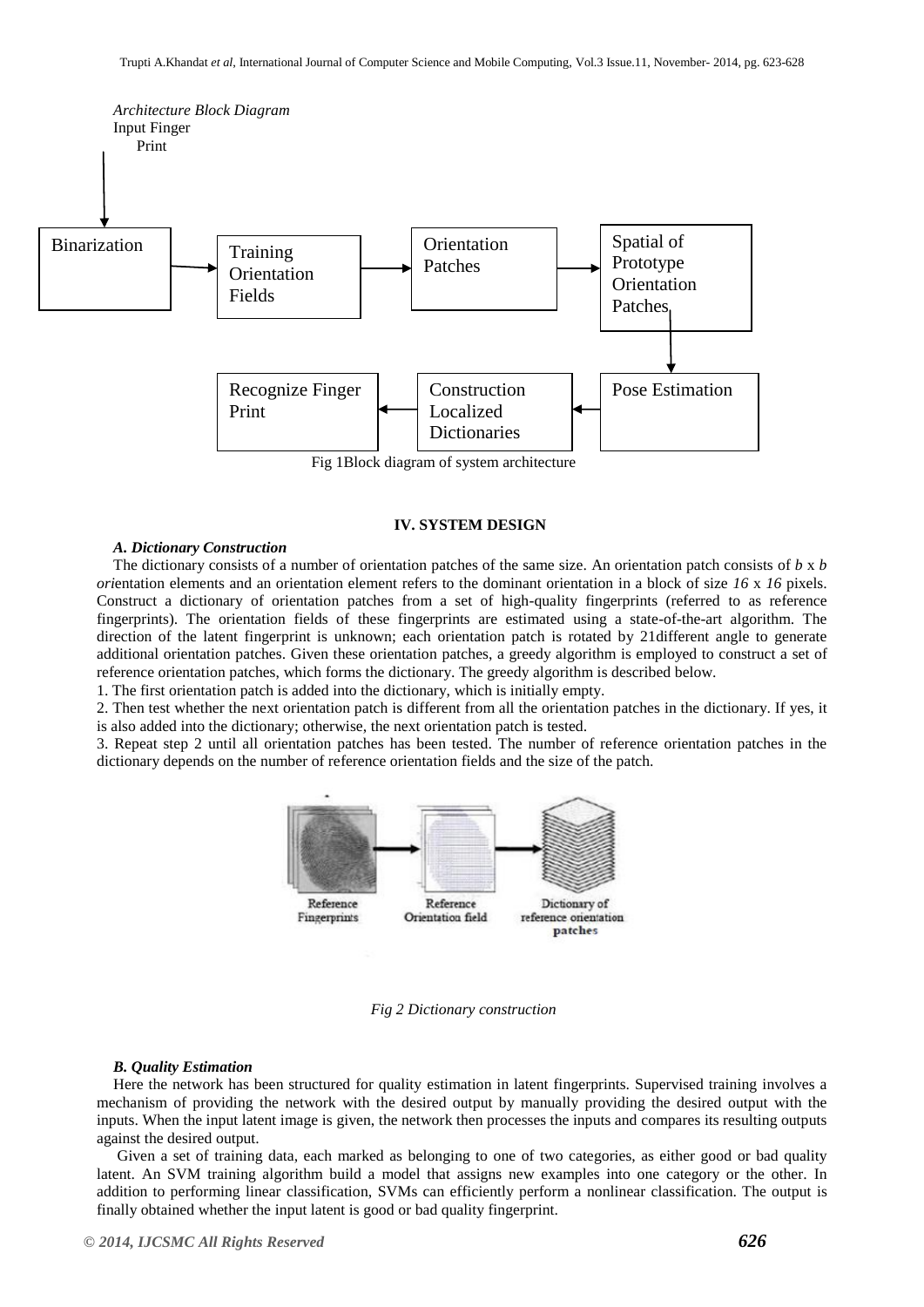Trupti A.Khandat *et al*, International Journal of Computer Science and Mobile Computing, Vol.3 Issue.11, November- 2014, pg. 623-628

# *C. Initial Orientation Field Estimation*

The initial orientation field is obtained using a simple algorithm. Other local estimation algorithms, such as gradient based and slit-based are used. The dominant orientation in a 16 x 16 block is computed by detecting the peak in the magnitude spectrum of the local image. Due to the poor quality of latent's,the initial orientation field is usually very noisy. The problem of correcting a noisy orientation field is left to the later stages, which utilize prior knowledge of fingerprints.

# *D. Dictionary Lookup*

Given an initial orientation patch that contains at least one foreground block, retrieves a list of candidate reference orientation patches from the dictionary, which are sorted according to their similarity with the initial patch. In order to retrieve the correct orientation patches at high rank, proper similarity measure and retrieval strategy need to be designed.

#### **E. Context-Based Orientation Field Correction**

After dictionary lookup, *many* candidate patches are generated for each initial patch. Then context-based orientation field correction algorithm is used to select the most proper candidate considering local similarity and neighbourhood compatibility simultaneously.



An illustration of the impact of orientation on fingerprint image restoration, where on the left is a fingerprint image with creases and accidental impression of another person's fingerprint. Based on the estimated orientation field as shown in the middle, the reconstructed image is displayed on the right, which perfectly reduces the problem of crease and latent print.

# Fig 3 Result analysis

*Advantages***:** Dictionary lookup using localized dictionaries has two advantages over using a global dictionary: 1) Patches which are not likely to appear in a specific position are avoided.

2) The number of the patches in a localized dictionary is much smaller than the global one.

# **V. CONCLUSIONS**

Inspired by spelling correction techniques in natural language processing, we have proposed a robust orientation field estimation algorithm for latent fingerprint enhancement. A simple local estimation approach is used to obtain an initial orientation field of the latent fingerprint. For each patch in the initial orientation field, candidate patches are found in an orientation patch dictionary learnt from a set of true fingerprint orientation fields. The final orientation field for the latent is obtained by finding the combination of candidates that minimizes an energy function. The experimental results on the challenging NIST SD27 latent fingerprint database showed that the proposed algorithm outperformed two well-known orientation field estimation algorithms.

#### **REFERENCES**

[1] IEEE transactions on pattern analysis and machine intelligence, vol. 36, no. 5, may 2014 955 *Localized Dictionaries Based Orientation Field Estimation for Latent Fingerprint* "Xiao Yang, *Student Member, IEEE,*  Jianjiang Feng, *Member, IEEE,* and Jie Zhou, *Senior Member, IEEE*

[*2*]S. Yoon, J. Feng, and A. K. Jain, "*Latent fingerprint enhancementvia robust orientation field estimation*," in *Proc. IJCB*, Washington,DC, USA, 2011, pp. 1–8.

[3]Jianjiang Feng, Jie Zhou and Anil K. Jain, *"Orientation Field Estimation for Latent Fingerprint Enhancement,*"*IEEE Transactions on Pattern Analysis and Machine Intelligence*, Vol 35, No.4, April 2013.